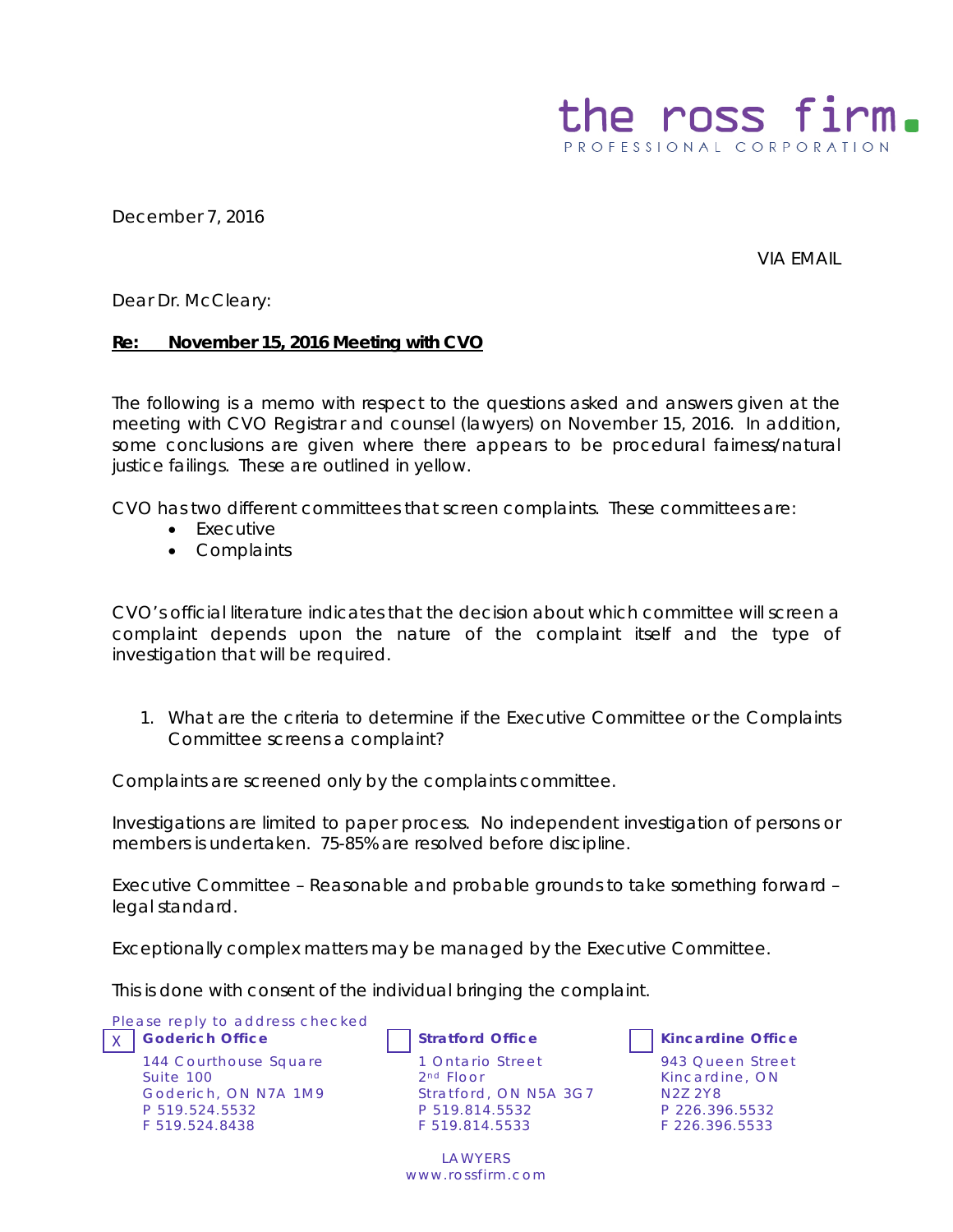Exec is the only committee that can strike a board of inquiry.

Unauthorized practice can be reviewed by the Registrar.

On a complaints matter, sent to complaints and if complex consideration on whether sent to the executive committee is given.

2. What statutory authority does the Executive Committee have to screen complaints?

The registrar can undertake an investigation and direct which committee should deal with it.

200 complaints of 4500 are investigated.

The powers of the Executive Committee in relation to Registrar's Investigations are laid out in [section 36 of the Veterinarian's Act.](https://www.ontario.ca/laws/statute/90v03) I would like to particularly draw your attention to 36. (1) and 36. (11). In addition, other clauses that relate to the work of the Executive Committee are found throughout the Veterinarian's Act. Some examples are: Section 4. (8), 9. (1), 12., 28. (11), 30. (1) and (2)(a), and 33. The role of the Executive Committee is also outlined in the Governance Manual.

\*\*\*These are general empowering provisions dealing with composition and authority. There are no objective guidelines, scoping language or process indications. In the absence of this language (which is not unusual in legislation) one would look to policy and procedure documents for process. Here the guidelines are wanting to say the least. It is an open book with no limitation on what form of investigation is warranted in what situation, the timelines for the investigation, steps to be taken in the investigation and triggering standards for next steps.\*\*\*

3. Aside from membership or past membership, what are the criteria for empanelment to the Complaints Committee?

Governance Policy – Non-council committee members. 1 member of the public. 1 Councillor.

Non-council committee appointments. Governance Policy.

Undertaking to produce document related to criteria.

\*\*\*Governance policy with respect to non-council membership does not speak to anything related to discipline and is general in nature. It appears that selection criteria for discipline would be ad hoc and undertaken though a highly subjective evaluation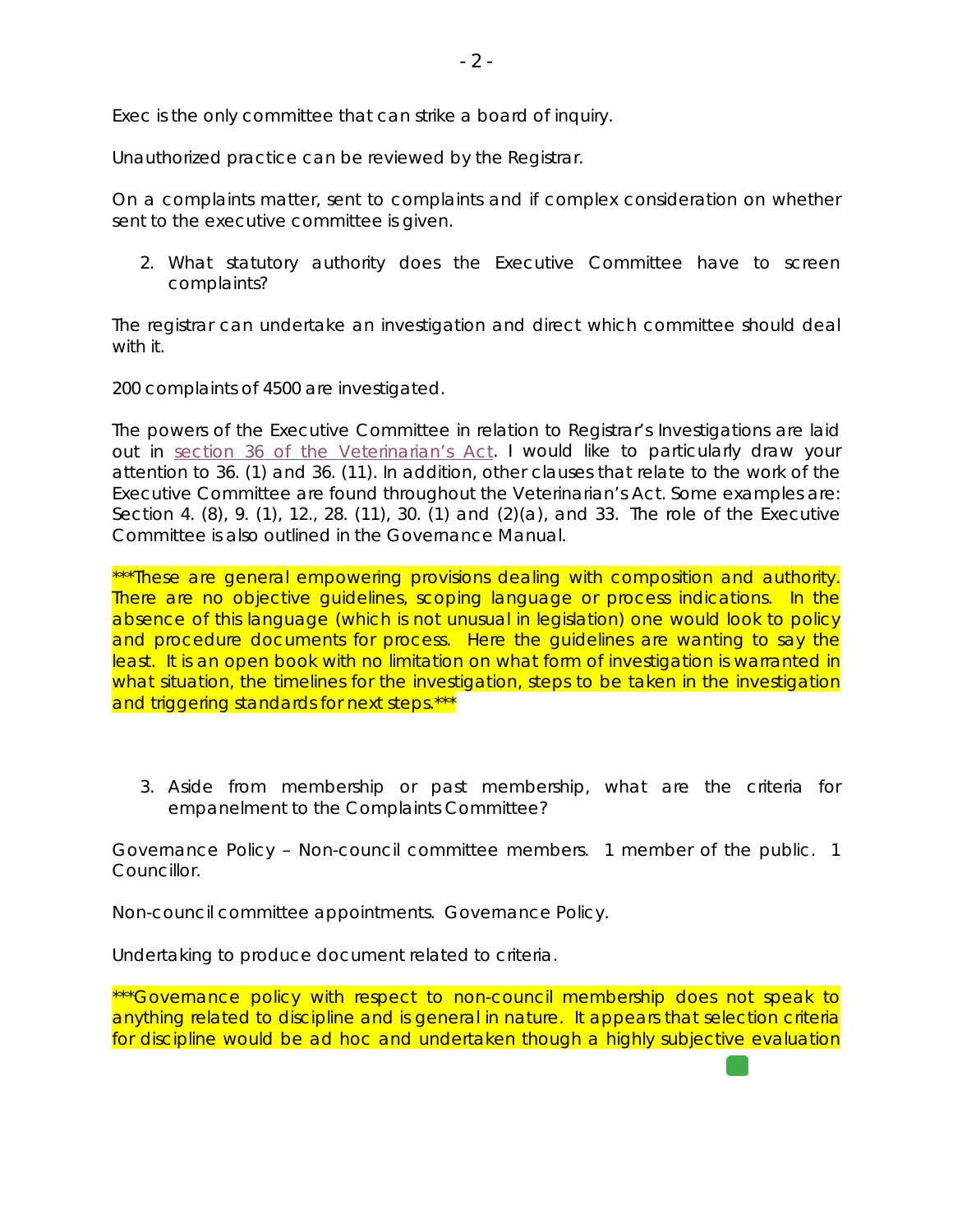process. Without formalization of this process ensuring the quality of discipline committee members cannot be ensured or supported with data.\*\*

4. What training do members of the Complaint committee receive with respect to the conduct of an investigation?

Staff gather the information as a part of the investigation. CLEAR: Council on licensure, enforcement and regulation provides education for regulators. Investigator training. LeBlanc firm and Wier Foulds provides training.

5. It appears that either the Complaints Committee or Executive Committee can refer a matter to the Discipline Committee for a hearing. Is there a proceedings authorization process undertaken by parties aside from those undertaking the investigation?

Prosecutorial viability assessments (PVA): Lawyers assess the case. The lawyer who prosecutes does the PVA.

-Undertakings – Voluntary to avoid discipline. This is always with the caveat that to not undertake is to move to discipline process.

-Remediation of the vet.

-CVO suggests evidence of prosecutorial self interest is to the contrary. i.e. they will say this isn't a case if they don't think there is a case.

-Economics are never a reason not to proceed.

\*\*\*It is counter intuitive to suggest that with no separation between the PVA and prosecuting lawyer, there wouldn't be some self interest. If they approve for prosecution in PVA they have just approved work for themselves.\*\*\*

6. Aside from membership or past membership, what are the criteria for empanelment to the Discipline Committee?

Pool of adjudicators. Selection criteria discussed above.

7. What form of adjudicator training do members of the Discipline Committee receive?

Independent legal council – Provides the training to the adjudicators.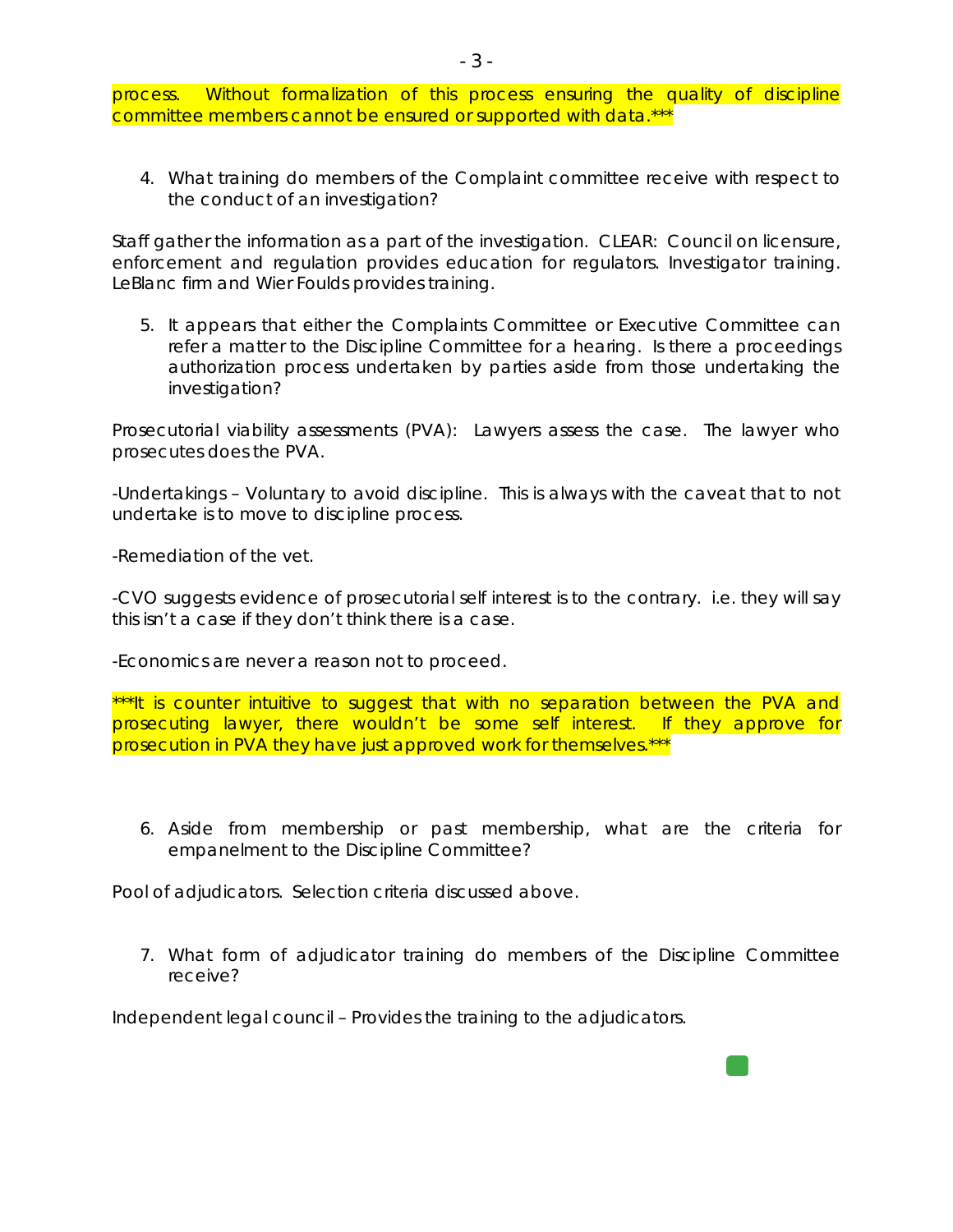Independent Legal Council is tendered and interviewed by Registrar and members of council.

There is no process or procedure for the audit of decisions for consistency. There has been a discussion at CVO about consistency and reliability.

Suggests that there is an inherent uniqueness to cases that somehow militates against 'consistency'.

\*\*\*While the concept of a 'case by case' analysis is ubiquitous in the common law process, the notion that there would not be clear trends of fact pattern, elements of alleged offences and severity of conduct, giving rise to consistent outcomes, is not logical. A process of decision audit to ensure fairness and consistency is a must and without it, fairness cannot be said to have been a part of the process.\*\*\*

8. What is the process for the evaluation of a member of the Discipline Committee?

There are improvements that could be made in adjudicator evaluation. There is tension between independence and evaluation.

Currently an anecdotal review.

Chairs are evaluated in a more regular way.

\*\*\*Formal adjudicator evaluation is a must for the consistency and reliability of the process. There are self-assessments and peer assessments done in other more sophisticated regulatory bodies. These are robust and regular. In order to ensure the competency of an adjudicator these reviews must be standardized, formalized and made part of the process.\*\*\*

9. What is the frequency of CPD and evaluation for Discipline Committee members?

Training related to committee to onboard new members. There is also refresher training – Just in time training. Time with ILC before each panel sits. No ongoing improvement.

10. Are members of the Complaints, Executive or Discipline Committee paid for work done on investigations or hearings?

Per diem councilors are paid from day one.

11. Are there published rules of practice and procedure for the investigations and discipline processes?

Undertaking to provide rules. Discipline and Rules of Procedure were just revised.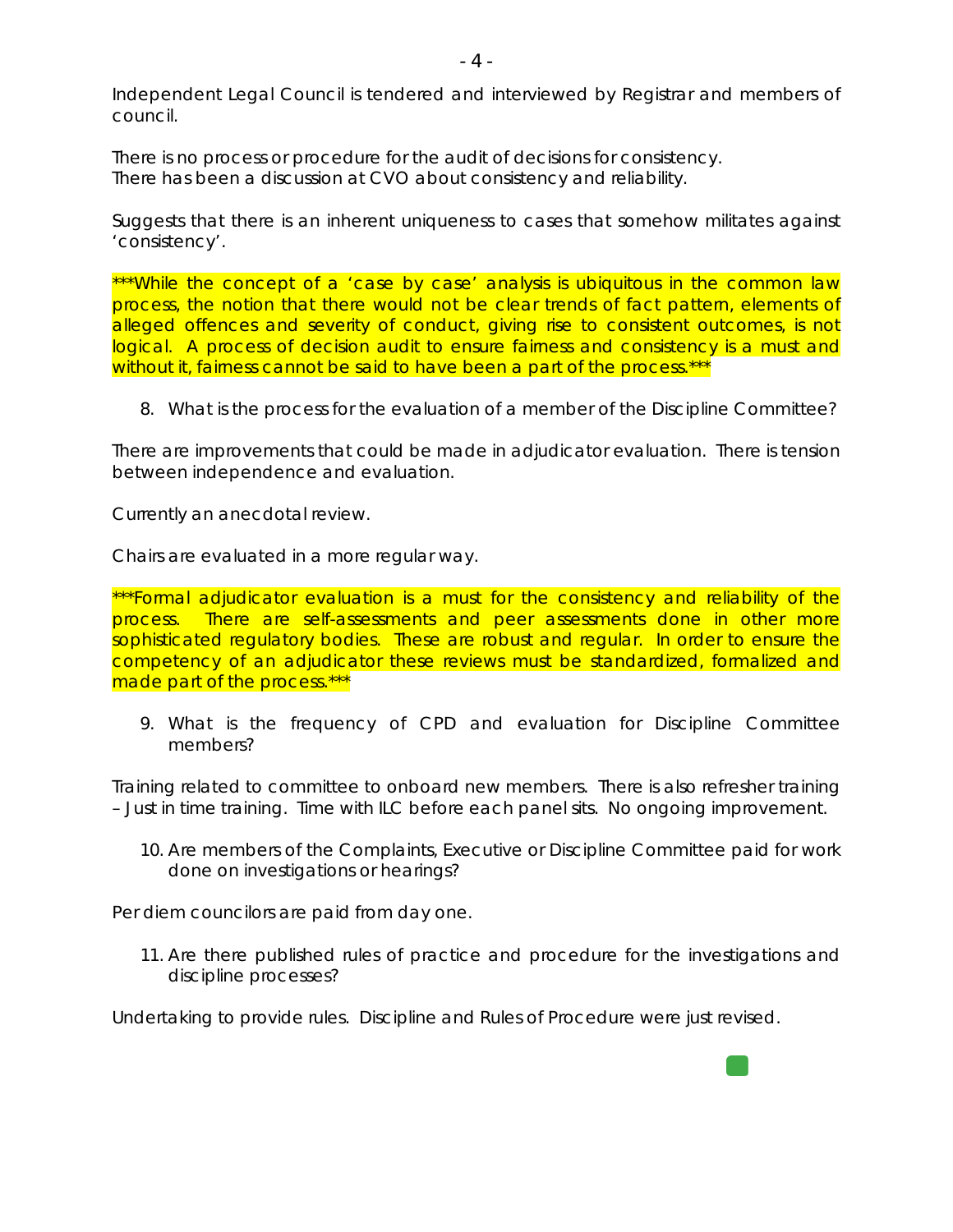Code of ethics and Professional Practice Standards – No Rules of Professional Conduct in a comprehensive manner.

Commentary is being investigated and more universal statement is being considered.

12. What disclosure is provided to the member when discipline hearings are 'ordered'?

Complaints – Obligation to provide a member with notice and an opportunity to respond. Get a copy of the complaint itself.

On the Registrar's Investigation side itself – initial review may not be brought to members attention if there isn't enough there to let the member know.

13. How do you inform the member of their rights to counsel and/or the prudence of independent legal advice?

No formal process for informing member of their right to counsel etc.

\*\*\*In administrative law, there is a clear legitimate expectation of counsel being involved in a formal discipline process. To proceed without counsel would put a member at a serious and potentially fatal disadvantage when going up against trained prosecutors. Given the quasi-criminal nature of the discipline process, clear guidance to counsel and perhaps access to a free brief advice lawyer should be part of the process.\*\*\*

Yours very truly,

the ross firm PROFESSIONAL CORPORATION

Per: